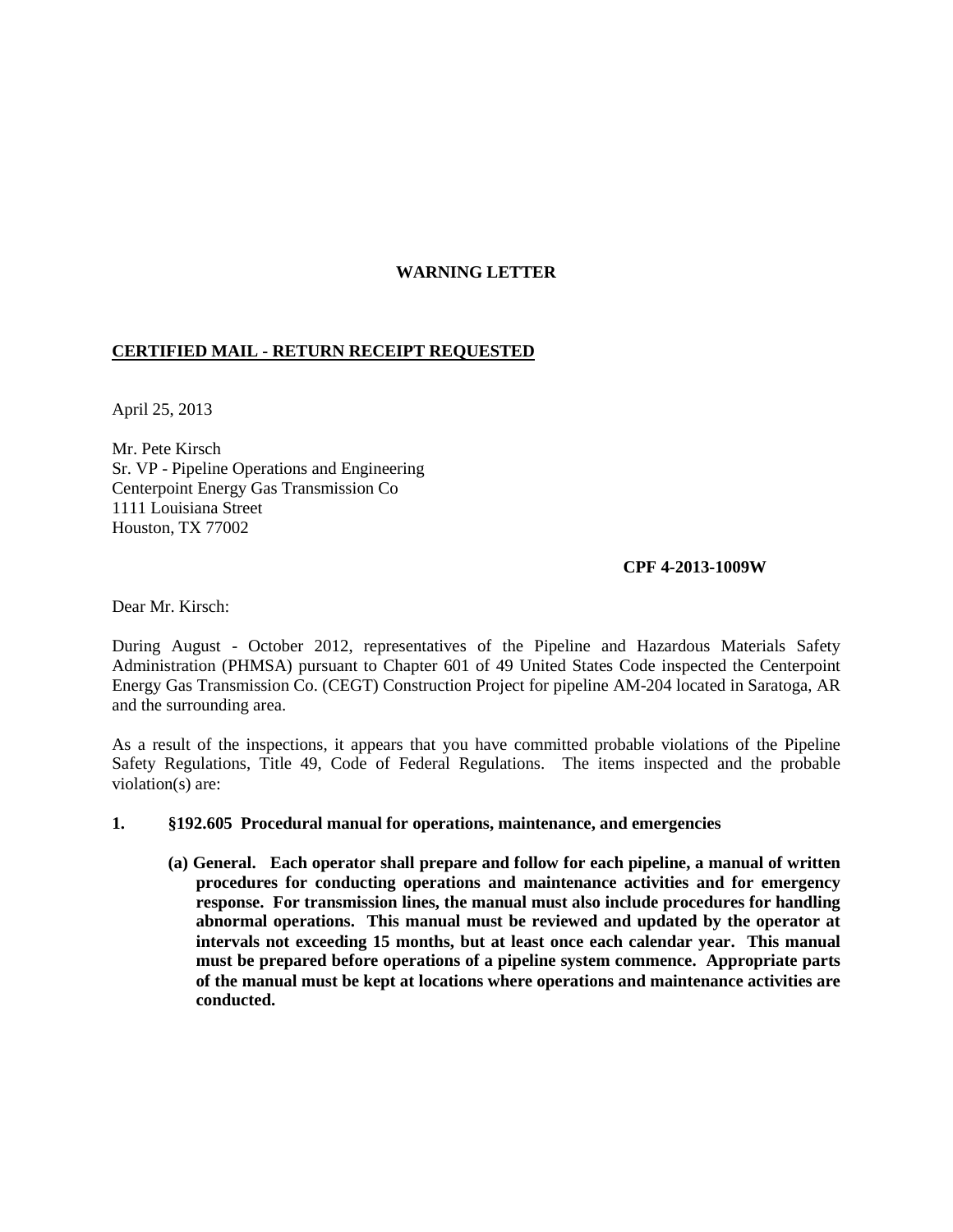#### §192.225 Welding Procedures

(a) Welding must be performed by a qualified welder in accordance with welding procedures qualified under section 5 of API 1104 (incorporated by reference, see §192.7) or section IX of the ASME Boiler and Pressure Vessel Code "Welding and Brazing Qualifications" (incorporated by reference, see §192.7) to produce welds meeting the requirements of this subpart. The quality of the test welds used to qualify welding procedures shall be determined by destructive testing in accordance with the applicable welding standard(s).

CEGT failed to follow their welding procedures, Specification Nos. 102, 139, 200 and 201B when qualifying welders for the Line AM-204 construction project.

CEGT Construction Specification No. 102, *Welder Qualification*, dated 6/01/2011, section D.1 states:

*"Normally, welders qualifying under ASME Section IX shall be qualified by performing butt weld tests. Depending upon the scope of the work, a welder may be required to take and pass two to five weld tests as described below. Welder Qualification Tests numbers 1 and 2 are the basic test given for most welding situations. Welder Qualifications Test number 3, 4, and 5 are test given to qualify welders for low-hydrogen electrode or heavy wall thickness welding. Welder Qualification Test Number 6 is given to those welders*  who will weld on API 5LX-80 pipe on the SESH Joint Venture Pipeline. Welder *Qualification Test Number 7 is given to any welder who will be performing in-service welding."*

For this construction project, 13 welders were qualified to ASME Section IX using *Welder Qualification Tests 1 and 2.* These qualification tests did not meet the requirements of either Specification No. 102 or Specification No. 200. Two of the welders also qualified using *Welder Qualification Tests 3, 5 and 7.* Tests 3 and 5 reference Specification No. 201B and Test 7 references Specification No. 139. The qualification tests for 3 and 7 did not meet the requirements of Specification No. 201B and Specification No. 139 respectively. In all the testing, CEGT did not document the travel speed, voltage and amperage used for each weld pass.

PHMSA informed CEGT of the welder qualification issues and the operator stated that the electrode sizes and classifications used during the welder qualification testing are allowed by ASME Section IX Boiler and Pressure Vessel Code. PHMSA agreed and stated that the integrity of the welds were not in question. CEGT had failed to follow their written procedures when qualifying the welders

# **2. §192.605 Procedural manual for operations, maintenance, and emergencies**

**(a) General. Each operator shall prepare and follow for each pipeline, a manual of written procedures for conducting operations and maintenance activities and for emergency response. For transmission lines, the manual must also include procedures for handling abnormal operations. This manual must be reviewed and updated by the operator at intervals not exceeding 15 months, but at least one each calendar year. This manual must be prepared before operations of a pipeline system commence. Appropriate parts of the manual must be kept at locations where operations and maintenance activities are conducted.**